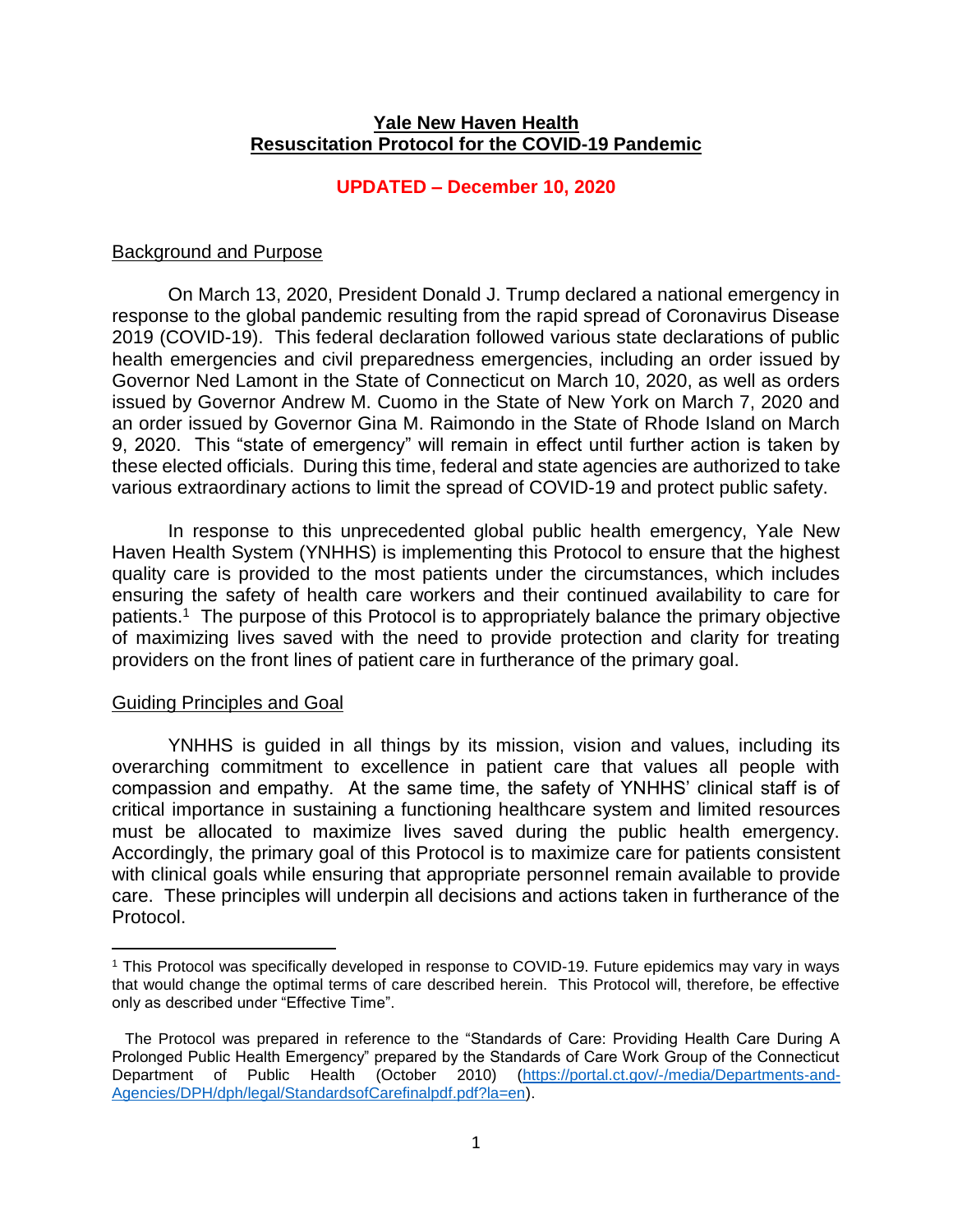## Effective Time

This Protocol shall be effective immediately and will remain in effect until expressly terminated by the YNHHS Chief Clinical Officer or his designee or the state of emergency has been declared to have ended in the applicable jurisdiction.

## Notification of Effective Time

A System-wide notice of this Protocol shall be issued to all staff.In addition, the YNHHS Chief Clinical Officer, in collaboration with the YNHHS Chief Executive Officer and YNHHS Senior Vice President and General Counsel, or their designees, shall determine an appropriate manner of notifying the public, patients and other stakeholders.

### Applicability of Protocol

 $\overline{a}$ 

This Protocol will apply to all adult and pediatric (including neonatal) patients at all YNHHS hospitals based on the below protocol.

## Protocol re Code Status and CPR

YNHHS respects, protects and supports each patient's rights, including the right to take part in decisions about care and treatment.<sup>2</sup> Accordingly, clinical teams will make every effort to discuss matters of code status with patients and/or surrogates as early as possible upon admission or presentation to the emergency department. In some circumstances, aggressive resuscitation efforts are unlikely to benefit the patient and may be traumatic and painful without a likelihood of changing chances of survival. In cases where aggressive resuscitation efforts are not recommended by the clinical team, clear information will be provided to patients and/or surrogates and attempts made to obtain assent to assignment of a code status of "Do Not Resuscitate" (DNR)<sup>3</sup> when clinically appropriate.

Providers must be careful not to coerce patients or their families to make particular advanced care planning decisions for the good of the facility or due to perceptions of quality of life or relative worth. Providers may not impose blanket DNR policies for reasons of resource constraint. Providers may not require patients to consent to a particular advanced care planning decision in order to continue to receive services from a facility.

There may be circumstances where the assent of the patient/and or surrogate is not or cannot be obtained but in the opinion of the two physicians changing the code status is appropriate because, in light of the patient's medical status, in the event the

<sup>&</sup>lt;sup>2</sup> Patient Rights and Responsibilities for YNHHS hospitals are available online at ynhh.org.

<sup>&</sup>lt;sup>3</sup> Patients assigned DNR code status will not receive cardiopulmonary resuscitation (CPR) or other advanced cardiac life support in the event of a cardiopulmonary arrest.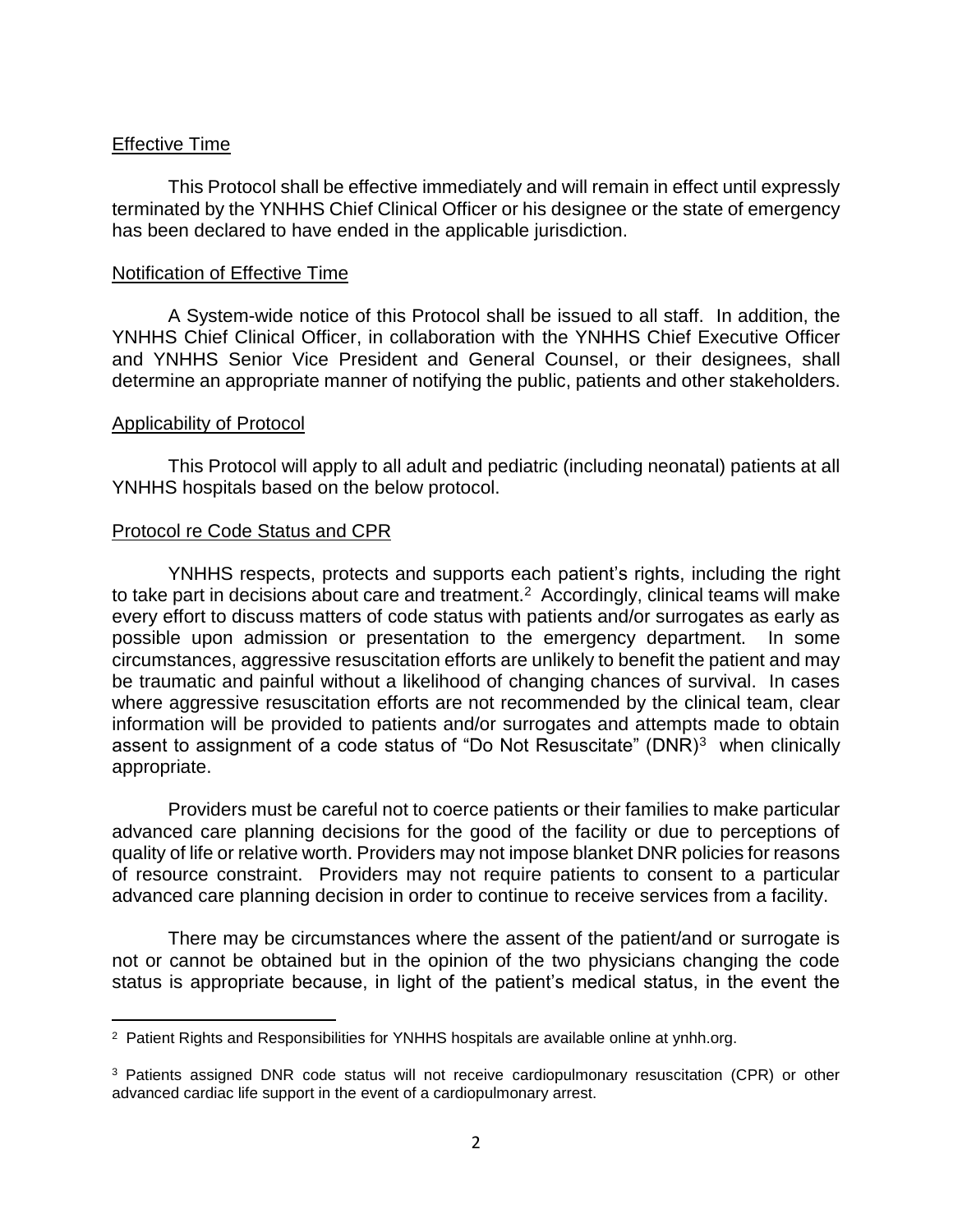patient degrades to the point where aggressive resuscitation efforts would be needed, such patient would at that time be in a terminal condition as disease progression at that point would be irreversible and reasonably likely to lead to death. In such circumstances, the clinical team must make a good faith effort to consult with and consider the wishes of the patient and/or surrogate regarding the change in code status and documentation of such efforts must be included in the medical record. If assent cannot be obtained and transfer is not available, $4$  during the effective time of this Protocol, the following will apply:

- 1. **Critically Ill Patients with COVID-19.** The benefit of providing cardiopulmonary resuscitation (CPR) to critically ill patients with COVID-19 is likely to be low in most cases. CPR also exposes healthcare workers to high risk of infectious transmission. In addition, for certain of these patients, intubation may be dangerous or futile. For these reasons, attending physicians may, without the prior authority of the patient or surrogate, assign code status of DNR to critically ill COVID-19 positive patients where, in the good faith, best medical judgment of two attending physicians, it is determined to be clinically appropriate and that aggressive resuscitation is unlikely to benefit the patient because in the event such efforts were required, the patient would be in a terminal condition with an extremely low likelihood of survival to hospital discharge. Prior to changing the patient's code status, the clinical team must make a good faith effort to consult with and consider the wishes of the patient and/or surrogate regarding the change in code status and documentation of such efforts must be included in the medical record.
- 2. **Critically Ill Patients with suspected or confirmed COVID-19 in the Emergency Department.** Attending physicians may, without the prior authority of the patient or surrogate, assign code status of DNR to patients in the emergency department who are suspected or confirmed to have COVID-19, where, in the good faith, best medical judgment of two attending physicians, it is deemed to be clinically appropriate and that aggressive resuscitation is unlikely to benefit the patient because in the event such efforts were required, the patient would be in a terminal condition with an extremely low likelihood of survival to hospital discharge. Prior to changing the patient's code status, the clinical team must make a good faith effort to consult with and consider the wishes of the patient and/or surrogate regarding the change in code status and documentation of such efforts must be included in the medical record.

Treating physicians may reverse DNR code status that is assigned without patient or surrogate assent if a patient's condition has improved and the physician determines that the change in code is clinically appropriate. Treating physicians may also reverse DNR code status that is assigned without patient or surrogate assent if they believe

 $\overline{a}$ <sup>4</sup> During the public health emergency, it is acknowledged that transfer of patients to other facilities will likely not be possible for various reasons, including medical urgency, lack of availability, and increased risk of exposure to health care providers and others during transport.